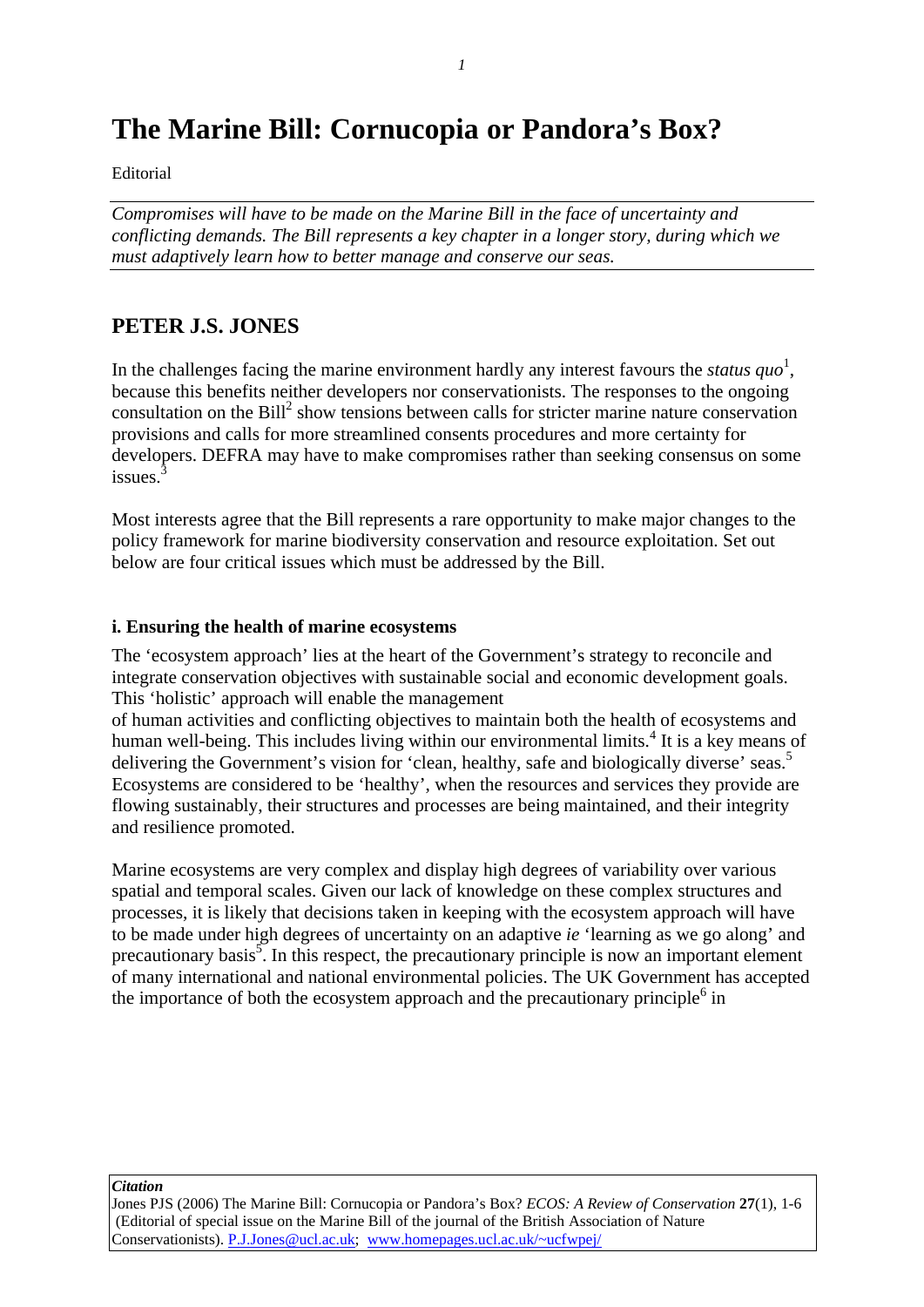various policies, including the Marine Bill consultation<sup>2</sup> and its antecedents, the *Safeguarding Our Seas*<sup>5</sup> strategy and *Safeguarding Sea Life*<sup>7</sup> response.

The precautionary principle requires judgements to be made on the cumulative impacts of development activities on ecosystem structures and processes and the significance of these impacts for the 'health' of the ecosystems. This requires a balance in decision-making between the scale of ecological impacts and the economic and political effects of restricting development activities to reduce these ecological impacts. It will be challenging to reach *and defend* these judgements, given the related challenges of proving the significance of observed ecosystem perturbations and establishing cause-effect relationships in complex systems. The significance and causes of ecological perturbations will always be debatable whilst economic impacts will always be more immediate and obvious. Developers fear decisions will err towards ensuring ecosystem health, leading to 'paralysis through precaution', whilst conservationists fear decisions will err towards permitting developments at the risk of causing further ecosystem 'illnesses'. Striking a balance when addressing these contrasting fears will be a major challenge when the Bill is finalised and implemented.

## **ii. How can stakeholders be involved in marine decisions?**

Involving stakeholders is a key element of the ecosystem approach, as this includes local knowledge in decision-making and helps address uncertainty. It also ensures that conservation objectives are integrated with sustainable social and economic development goals, in keeping with the ecosystem approach. As such, the ecosystem approach is only partly about natural science. It is also about coupling economic, social and political systems with ecological systems to achieve better governance. This improves the integration of policies and allows all relevant sectors of society to be involved in decisions.<sup>8</sup>

Involving stakeholders in decisions that will affect them is another key principle of the Marine Bill consultation<sup>2</sup> and its antecedents, the *Safeguarding Our Seas*<sup>5</sup> strategy and Safeguarding Sea Life<sup>7</sup> response. But who are the stakeholders? Some fishermen, for instance, argue that members of the public, with only indirect marine interests, do not have a sufficient understanding of the seas and the activities that they support, and so should not be involved in decisions that directly affect users.<sup>9</sup> The Government, on the other hand, recognises that the seas are a public resource therefore public involvement in decisionmaking processes should be facilitated.<sup>10</sup> Such participation is also central to the concept of 'stewardship'.11 If only people who rely on the seas for their livelihood are involved, there is a risk that their vested exploitation interests will dominate decisions. If indirect stakeholders are involved, there is a risk that they will be unaware of the complexities of the marine environment and the uses it supports, therefore their participation will be partially informed and preservationist interests may dominate decisions.

This raises the need for an executive decision-making body to arbitrate on conflicts and take the final decisions in the face of uncertainty and irreconcilable

*Citation*

Jones PJS (2006) The Marine Bill: Cornucopia or Pandora's Box? *ECOS: A Review of Conservation* **27**(1), 1-6 (Editorial of special issue on the Marine Bill of the journal of the British Association of Nature Conservationists). P.J.Jones@ucl.ac.uk; www.homepages.ucl.ac.uk/~ucfwpej/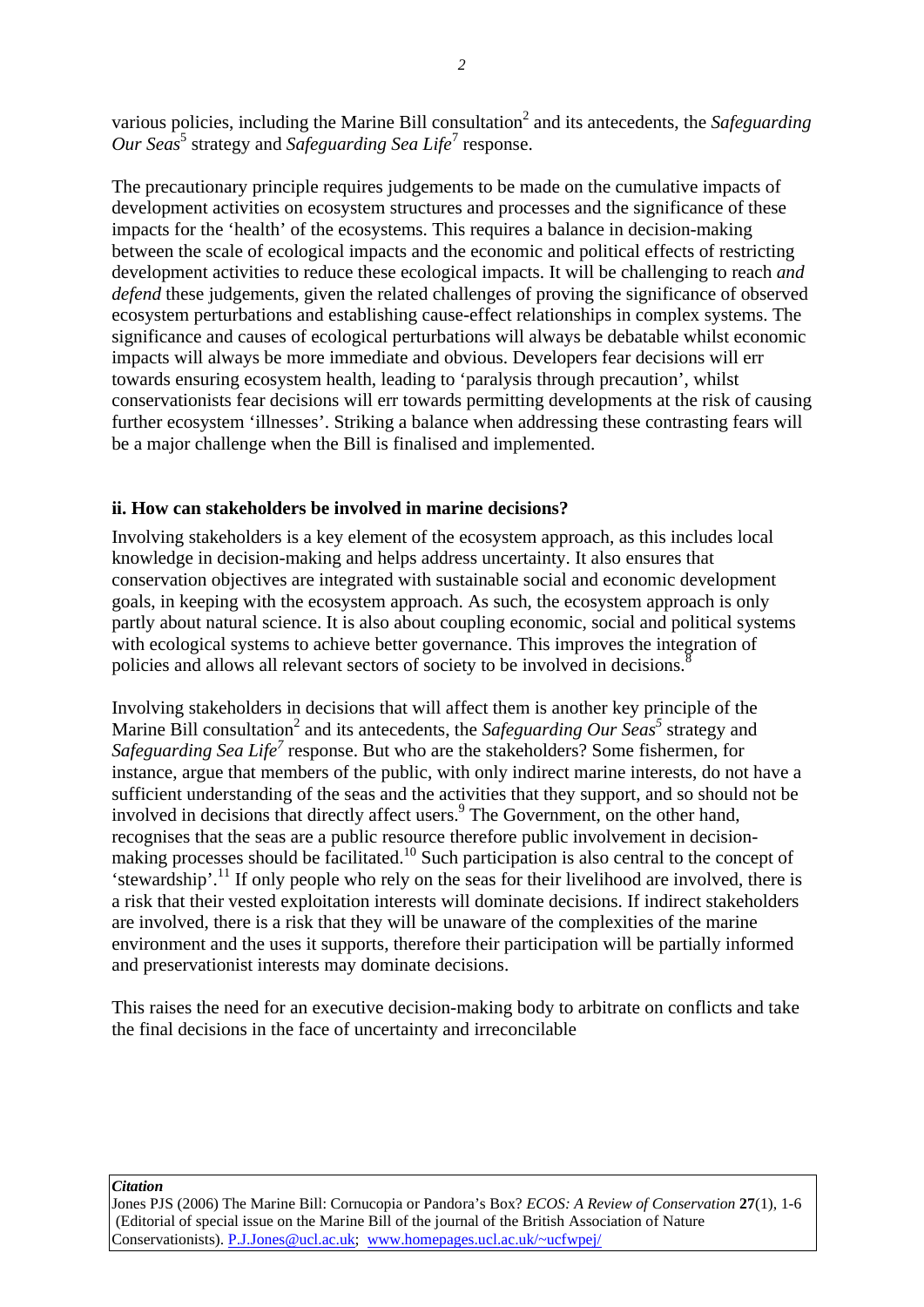conflicts, *ie* compromises. The Government proposes that a Marine Management Organisation (MMO) might adopt such a role and sets out a number of related issues and options<sup>12</sup>, but it is clear that such an organisation will have many questions and major challenges to address.

## **iii. How will marine spatial planning work?**

Marine spatial planning (MSP) can provide a holistic approach to managing and protecting the marine environment, addressing cumulative impacts and reducing uncertainty for developers.13 It is the approach on which the Bill is largely based, and which has been prominent in its antecedents, as it is considered to be both a means of delivering the ecosystem approach and the framework for providing for an appropriate level and breadth of stakeholder participation. MSP has been piloted<sup>14</sup> and trialled<sup>15</sup> in the Irish Sea, though these were essentially exploratory studies that assessed data availability and mapping issues and simulated the development of regional and local plans.

The implementation of MSP will also need to address the appropriate balance between a proactive plan led and a reactive consents led approach. The terrestrial planning system is essentially plan led, whereby different types of development are allocated to specific areas in agreed plans and applications for development consents are assessed against these. Whilst there have been numerous calls for the extension of the planning system to our seas, there are many differences between the land in the sea that make a plan led system difficult to implement:

- **A given area of sea may often support a diversity of different uses**, partly due to the three dimensional and wider-scale nature of seas, whilst tracts of land are generally more restricted in the number of uses they can support, and these uses tend to be more exclusive and intensive.
- **The complexity, scale and connectivity of the marine environment**, coupled with assessing cumulative effects on ecosystem processes, means that it will be very challenging to adopt a plan led system as part of an ecosystem approach.
- Levels of information: there is arguably not enough information on the biophysical and use attributes of different areas on which to base a prescriptive, proactive spatial plan that allocates specific development activities to specific areas. MSP may provide for such information to be collated, but sufficiently detailed levels are often only generated by developers and regulators through EIA assessments for major development, and this is likely to continue to be the case given the challenges of studying the marine environment.
- **Such major marine development proposals would generally be 'called-in'** by central government for assessment and decision, as are major terrestrial development proposals, in view of but not necessarily based on proactive regional/local plans.

*Citation*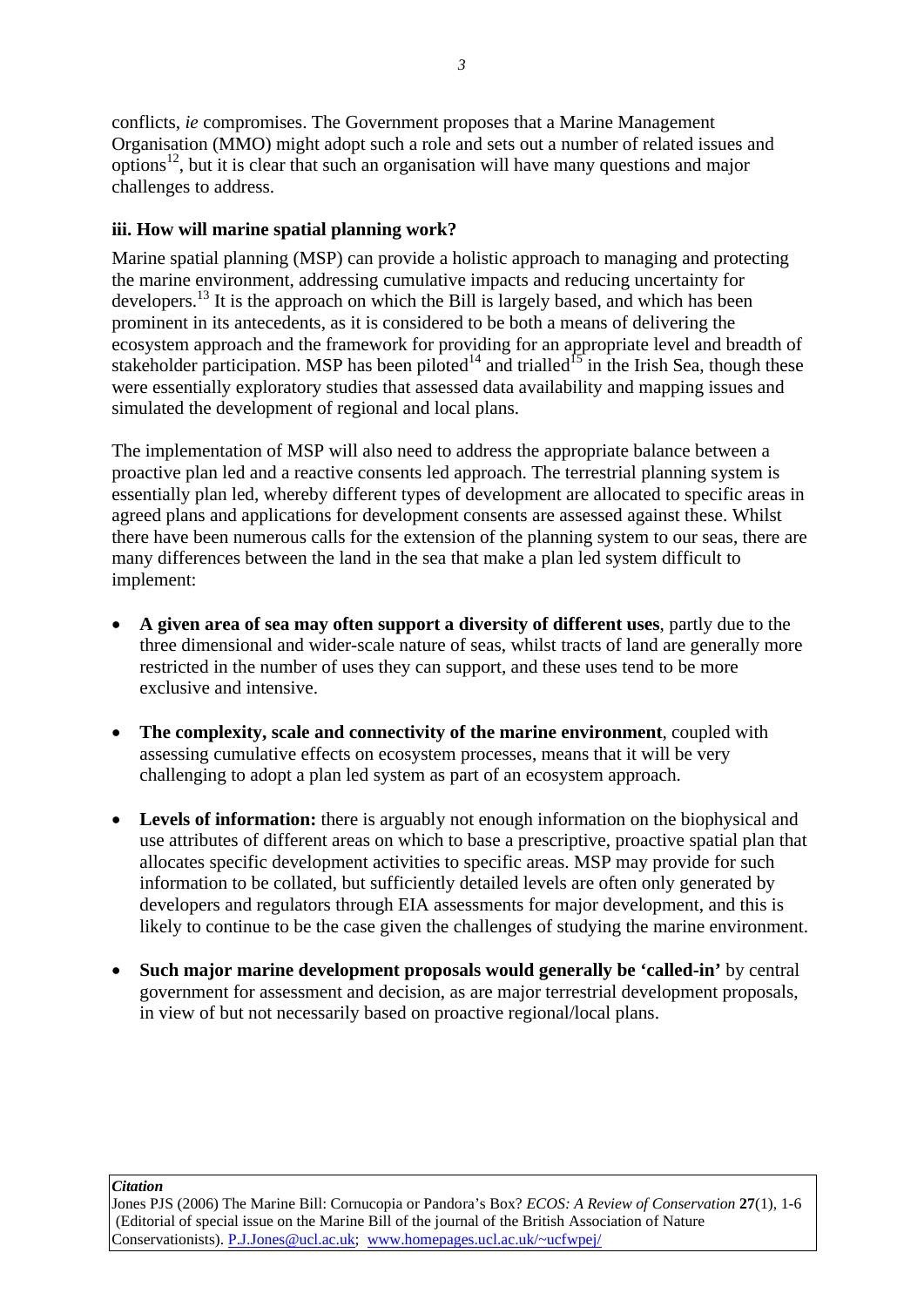Marine Spatial Planning may be able to (a) establish principles, objectives and general preferred use categories, (b) collate information on the spatial and temporal distribution of different activities, and (c) collate existing environmental information. It is likely to be a consents led system, though perhaps to a lesser degree than under the *status quo*. Proactive marine spatial plans may be produced in keeping with the concepts of the ecosystem approach and stakeholder involvement, but they will only be significant if they form the basis for decisions on development activities and proposals.<sup>16</sup> Marine Spatial Planning may yield significant benefits in addressing gaps in marine data and knowledge, and highlighting conflicts between different marine interests, especially if pursued on an adaptive basis.

## **iv. A network of highly protected marine areas?**

A key element of Marine Spatial Planning will be the inclusion of an ecologically coherent and fully representative network of highly protected marine areas (HPMAs), in which all extractive uses are banned. Such a network could make a key contribution to improving marine biodiversity conservation and adopting the ecosystem approach. This is a critical element of the NGO views on what the Bill should achieve, and English Nature's maritime strategy includes the objective of fully protecting 20-30% of each marine habitat type<sup>17</sup> whilst the Royal Commission on Environmental Pollution has recommended that 30% of the UK's seas be fully protected.<sup>18</sup> The Government, however, seems less than convinced of such a need. Its response to the RCEP argued that whilst multiple-use marine protected areas (MPAs) have a role, including partial/seasonal fishing closures, it is uncertain about the scientific basis of the RCEP recommendation.<sup>19</sup> This indicates that the prospects for the Bill to include an objective and obligation to designate a target area as HPMA are less than good.

The Bill's likely emphasis will be on providing for multiple-use MPAs with partial use restrictions on a fit for purpose basis, including for nationally important sites. Whilst this will be an improvement on the current UK MPA network, the omission of an obligation to designate a target area as HPMA will be viewed by many as a fundamental flaw.

## **Healthy marine ecosystems and healthy economies?**

The consultation on the Bill is commendably comprehensive in that few, if any, options are ruled in or ruled out. A draft Bill will be considered in the third session of this Parliament (Oct/Nov 2007 – Oct/Nov 2008). Increasing certainty for developers and streamlining the development consents process are key objectives of the Bill - it is not just about improving marine nature conservation measures.

Discussions at a recent workshop for the Marine Bill on the integration of ecological and socio-economic objectives quickly developed into polarised arguments, that have been raging at least since the Stockholm Conference (1972), as to whether healthy ecosystems underpin economic development or whether

*Citation*

Jones PJS (2006) The Marine Bill: Cornucopia or Pandora's Box? *ECOS: A Review of Conservation* **27**(1), 1-6 (Editorial of special issue on the Marine Bill of the journal of the British Association of Nature Conservationists). P.J.Jones@ucl.ac.uk; www.homepages.ucl.ac.uk/~ucfwpej/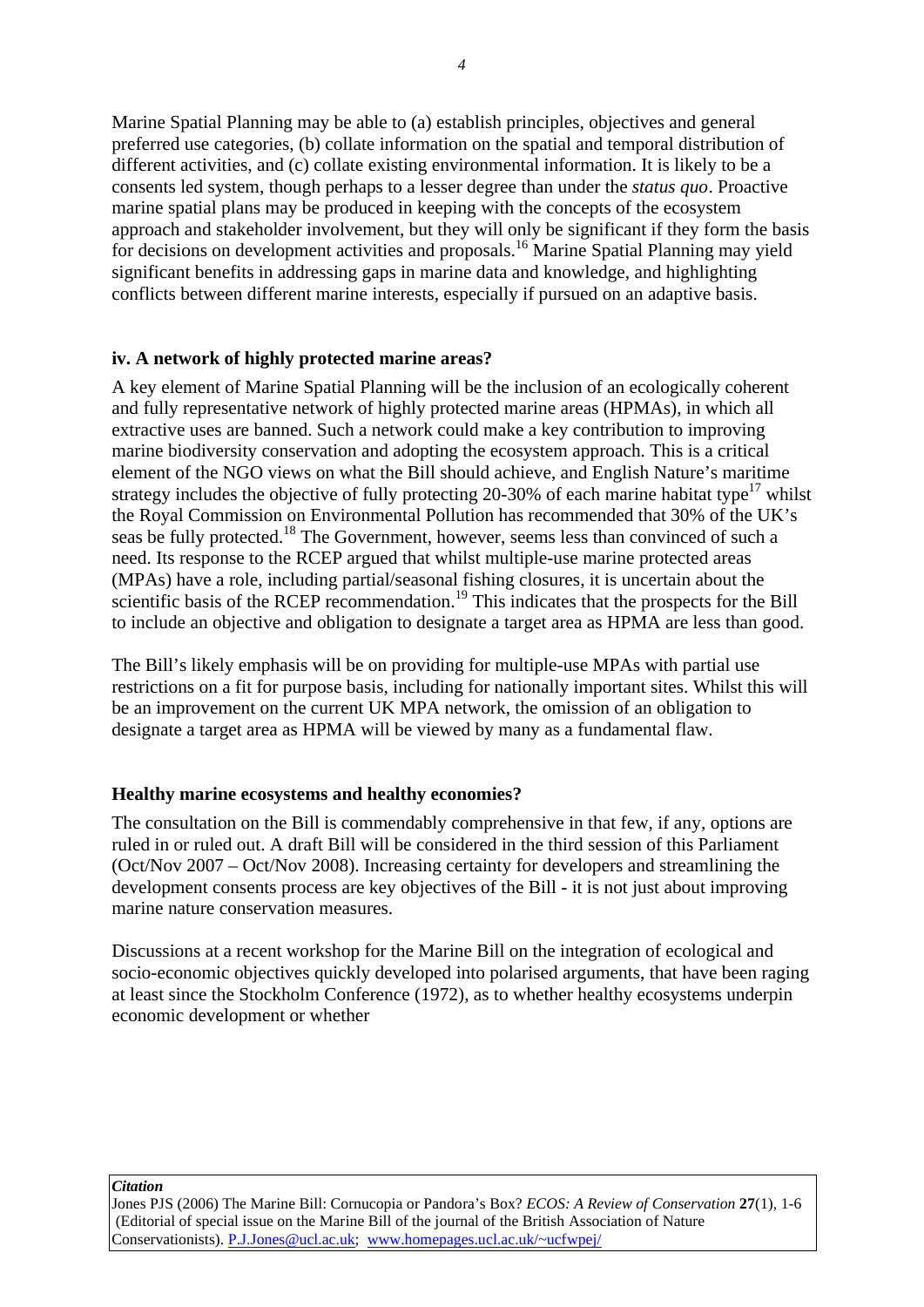economic development provides for ecosystem conservation initiatives. Such debates will continue, but at least the Bill, the resulting legislation, and subsequent policy initiatives will provide a focus for them in relation to our seas. The Bill thus represents a key chapter in a longer story, during which it should provide for us to adaptively learn how to better manage and conserve our seas.

#### **References and notes**

-

<sup>1</sup> *Review of marine nature conservation - interim report* (2001) European Wildlife Division, DEFRA, para. 146. www.defra.gov.uk/wildlife-countryside/ewd/rrrpac/marine/10.htm

<sup>2</sup> *A Marine Bill: a consultation document of the Department for Environment, Food and Rural Affairs* (2006) www.defra.gov.uk/corporate/consult/marinebill/index.htm

 $3$  Comments made by senior DEFRA representative at the Marine Bill Forum, London, 18 May 2006.

<sup>4</sup> Para 4.5 of consultation document cited in note 2.

<sup>5</sup> *Safeguarding Our Seas* (2002) www.defra.gov.uk/environment/water/marine/uk/stewardship/index.htm

<sup>6</sup> The precautionary principle: "Where evidence exists of likely significant impacts or damage, we will make decisions that aim to avoid damage to the ecosystem, marine resources, human health or other users, and put in place pre-emptive measures to protect them, rather than trying to repair damage (which may be irreversible) after the event. Nevertheless, where it is in the public interest, there may be circumstances where some damaging activities will go ahead with suitable requirements for mitigation or (where possible) compensation of damage. As a final resort, those who do cause damage should be held responsible and pay for it rather than the burden being shouldered by the tax-payer – in line with the polluter-pays principle". Para. 4.10 of consultation document cited in note 2.

<sup>7</sup> *Safeguarding Sea Life: the joint UK response to the Review of Marine Nature Conservation* (2005) www.defra.gov.uk/wildlife-countryside/ewd/rmnc/index.htm

<sup>8</sup> Arguments included and principles cited in Laffoley, D.d'A et al. (2003) *Adopting an ecosystem approach for the improved stewardship of the marine environment: some overarching issues*. English Nature Research Reports, No. 538. www.english-nature.org.uk/pubs/publication/PDF/538.pdf and Laffoley, D.d'A et al. (2004) *The ecosystem approach: coherent actions for marine and coastal environments*. www.englishnature.org.uk/pubs/publication/pdf/ecosystemapproach.pdf

9 Author's own ongoing research: *Fishermen's perspectives on the challenges raised by no-take zone proposals in SW England.* www.homepages.ucl.ac.uk/~ucfwpej/icem.htm#SWNTZ

 $10$  Para. 2.3 and 4.7 of document cited in note 2.

<sup>11</sup> "We see stewardship as entrusting people with a responsibility to care for the community they belong to. It means involving people in protecting the oceans and seas and using the resources they offer wisely. The benefits of stewardship include better decision-making, reduced reliance on regulation, generating a positive role for people and organisations and greater inclusiveness." Para. 122 of document cited in note 5.

 $12$  Section 11 of document cited in note 2.

 $13$  Box 1, p. 5 of document cited in note 7

#### *Citation*

Jones PJS (2006) The Marine Bill: Cornucopia or Pandora's Box? *ECOS: A Review of Conservation* **27**(1), 1-6 (Editorial of special issue on the Marine Bill of the journal of the British Association of Nature Conservationists). P.J.Jones@ucl.ac.uk; www.homepages.ucl.ac.uk/~ucfwpej/